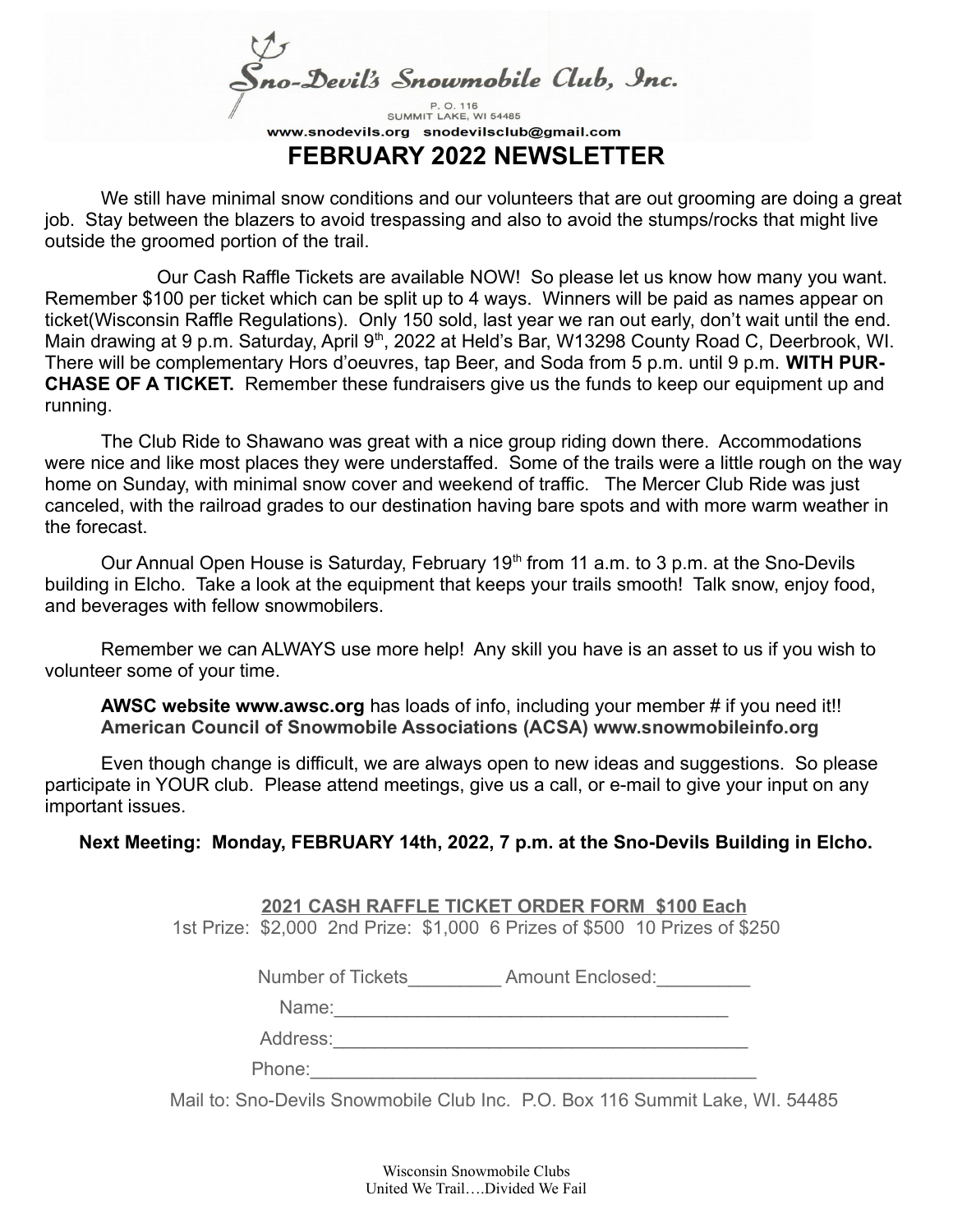Sno-Devil's Snowmobile Club, Inc.

P. O. 116<br>SUMMIT LAKE, WI 54485 www.snodevils.org snodevilsclub@gmail.com

## Address: The Contract of President Fred Schauer Fred Schauer Sno Devils Snowmobile Club Inc. Vice President Fred Howalt P.O. Box 116 **Treasurer** Frequence Treasurer Fred Schauer Summit Lake, WI. 54485 Secretary Secretary Laurie Schauer Phone -- 715-275-3254 Trail Boss Brian Paramski Email -- snodevilsclub@gmail.com Board Member Eddie Miller Website -- www.snodevils.org Board Member Dan Mishler

Board Member Brian Paramski Board Member Kevin Ashby Board Member Kyle Kenaga Board Member Mike Fowler Snow Council Delegate Brian Paramski

## JANUARY CALENDAR RAFFLE WINNERS LIST

| 1/1/2022  | 536  | 500.00 | Mike Ramuta                 | Summit Lake       | WI |
|-----------|------|--------|-----------------------------|-------------------|----|
| 1/2/2022  | 125  | 50.00  | John Copenhauer             | Cottage Grove     | WI |
| 1/3/2022  | 219  | 25.00  | Jacque A. Follstad          | Elcho             | WI |
| 1/4/2022  | 59   | 25.00  | Greg Scherger               | Richfield         | WI |
| 1/5/2022  | 241  | 25.00  | Bonnie J. Dollert           | Grafton           | WI |
| 1/6/2022  | 680  | 25.00  | <b>Corbin Grimes</b>        | Hartland          | WI |
| 1/7/2022  | 149  | 25.00  | Scott & Colleen Ruhland     | Elcho             | WI |
| 1/8/2022  | 860  | 25.00  | Jeff Gyrion                 | Winneconne        | WI |
| 1/9/2022  | 904  | 50.00  | Kevin Rutkowski             | <b>Burlington</b> | WI |
| 1/10/2022 | 643  | 25.00  | <b>Ryan Billingsley</b>     | Elkhorn           | WI |
| 1/11/2022 | 372  | 25.00  | <b>Garry Patterson</b>      | Monico            | WI |
| 1/12/2022 | 1354 | 25.00  | <b>Brad Mueller</b>         | Random Lake       | WI |
| 1/13/2022 | 1011 | 25.00  | Ron Schroepfer              | Antigo            | WI |
| 1/14/2022 | 448  | 25.00  | Kari Jacobson               | Neenah            | WI |
| 1/15/2022 | 1496 | 25.00  | Leslie Zimmerman            | Fort Atkinson     | WI |
| 1/16/2022 | 1339 | 50.00  | <b>Caral Kakes</b>          | Antigo            | WI |
| 1/17/2022 | 623  | 25.00  | <b>Gary Steininger</b>      | Deerbrook         | WI |
| 1/18/2022 | 970  | 25.00  | Rob Jagler                  | Kewaskum          | WI |
| 1/19/2022 | 822  | 25.00  | <b>Tony Daves</b>           | Gleason           | WI |
| 1/20/2022 | 591  | 25.00  | Jim Scott                   | Saukville         | WI |
| 1/21/2022 | 515  | 25.00  | Dennis & Sandy Vandenheuvel | Kaukauna          | WI |
| 1/22/2022 | 627  | 25.00  | Joe Yakey                   | Antigo            | WI |
| 1/23/2022 | 109  | 50.00  | Craig Pribbenow             | Rio               | WI |
| 1/24/2022 | 223  | 25.00  | Myles Weishoff              | Menomonee Falls   | WI |
| 1/25/2022 | 889  | 25.00  | Jim Rutkowski               | <b>Burlington</b> | WI |
| 1/26/2022 | 258  | 25.00  | <b>Gary Hanert</b>          | Gleason           | WI |
| 1/27/2022 | 926  | 25.00  | Kay Henney                  | <b>Burlington</b> | WI |
| 1/28/2022 | 1174 | 25.00  | Mike Schaefer               | Mt. Calvary       | WI |
| 1/29/2022 | 1491 | 25.00  | Mark Schoenleber            | Fort Atkinson     | WI |
| 1/30/2022 | 255  | 50.00  | <b>Tootsie</b>              | Pelican Lake      | WI |
| 1/31/2022 | 949  | 25.00  | <b>Matthew DeWitt</b>       | Appleton          | WI |

Wisconsin Snowmobile Clubs United We Trail….Divided We Fail